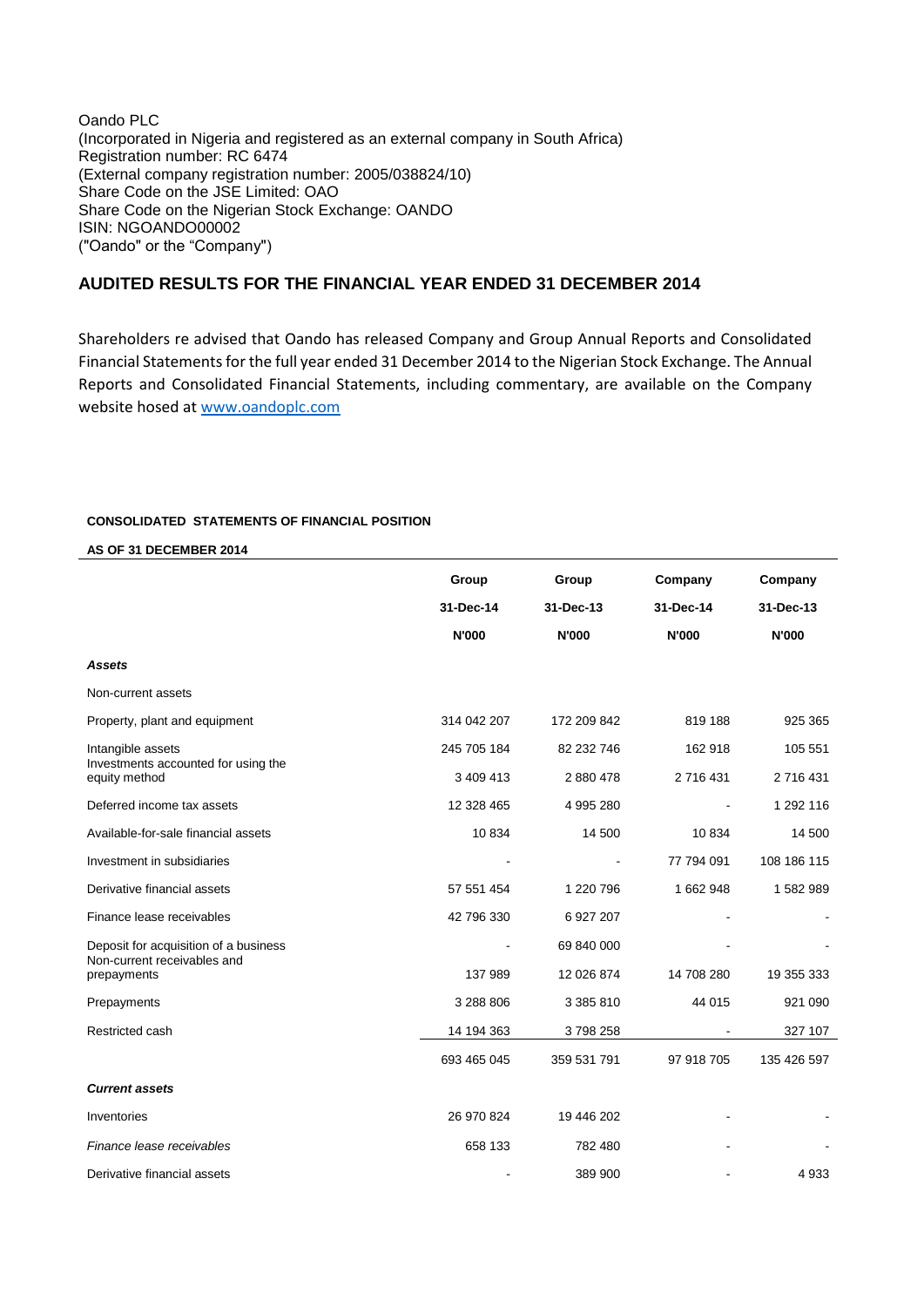| Trade and other receivables                              | 136 116 655   | 139 383 885 | 176 868 029 | 125 073 570 |
|----------------------------------------------------------|---------------|-------------|-------------|-------------|
| Prepayments                                              | 4 535 137     | 4 354 919   | 138 179     | 892 493     |
| Available-for-sale financial assets                      | 187 003       | 169 430     | 187 003     | 169 430     |
| Cash and cash equivalents (excluding<br>bank overdrafts) | 27 439 760    | 23 887 497  | 2 846 607   | 1 486 292   |
|                                                          | 195 907 512   | 188 414 313 | 180 039 818 | 127 626 718 |
| Assets of disposal group classified as<br>held for sale  |               | 37 483 113  |             | 10 000      |
| <b>Total assets</b>                                      | 889 372 557   | 585 429 217 | 277 958 523 | 263 063 315 |
| <b>Equity and Liabilities</b>                            |               |             |             |             |
| Equity attributable to owners of the<br>parent           |               |             |             |             |
| Share capital                                            | 4 542 343     | 3 411 177   | 4 542 343   | 3 411 177   |
| Share premium                                            | 131 554 223   | 98 425 361  | 131 554 223 | 98 425 361  |
| Retained earnings                                        | (153 583 141) | 33 937 579  | (107794336) | 2 861 024   |
| Other reserves                                           | 50 521 630    | 23 217 694  |             | 1 392 189   |
|                                                          | 33 035 055    | 158 991 811 | 28 302 230  | 106 089 751 |
| Non controlling interest                                 | 12 471 648    | 3 376 266   |             |             |
| <b>Total</b>                                             | 45 506 703    | 162 368 077 | 28 302 230  | 106 089 751 |
| Liabilities                                              |               |             |             |             |
| <b>Non-current liabilities</b>                           |               |             |             |             |
| <b>Borrowings</b>                                        | 162 328 636   | 71 872 418  | 4 142 857   | 11 942 482  |
| Deferred income tax liabilities                          | 148 727 530   | 13 905 217  |             |             |
| Provision for other liabilities & charges                | 11 923 304    | 5 091 069   |             |             |
| Retirement benefit obligation                            | 2 903 344     | 2 468 035   | 1 032 786   | 1 189 998   |
| Government Grant                                         | 119 346       | 206 643     |             |             |
|                                                          | 326 002 160   | 93 543 382  | 5 175 643   | 13 132 480  |
| <b>Current liabilities</b>                               |               |             |             |             |
| Trade and other payables                                 | 156 627 553   | 124 059 301 | 119 978 134 | 109 081 976 |
| Derivative financial liabilities                         | 3 608 768     | 1 527 400   | 3 608 768   | 539 964     |
| Current income tax liabilities                           | 44 963 118    | 5 643 719   | 1 552 169   | 1 511 885   |
| Dividend payable                                         | 1 650 691     | 644 691     | 1650691     | 644 691     |
| <b>Borrowings</b>                                        | 311 013 564   | 183 412 635 | 117 690 888 | 32 062 568  |
|                                                          | 517 863 694   | 315 287 746 | 244 480 650 | 143 841 084 |
| Liabilities of disposal group classified                 |               |             |             |             |
| as held for sale                                         |               | 14 230 012  |             |             |
| <b>Total liabilities</b>                                 | 843 865 854   | 423 061 140 | 249 656 293 | 156 973 564 |
| <b>Total equity and liabilities</b>                      | 889 372 557   | 585 429 217 | 277 958 523 | 263 063 315 |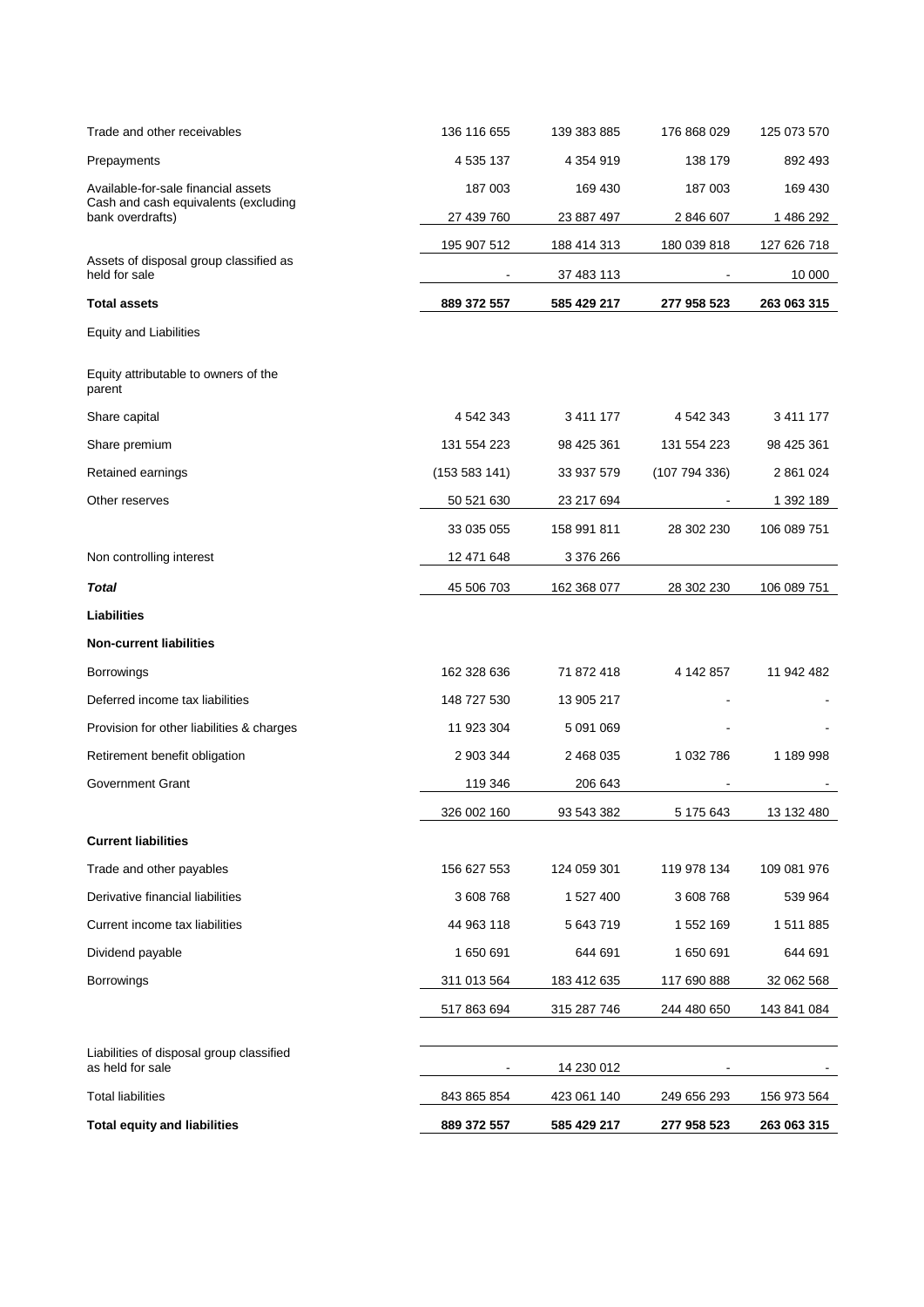#### **CONSOLIDATED COMPREHENSIVE INCOME STATEMENTS FOR THE YEAR ENDED 31 DECEMBER 2014**

|                                                                                                    | Group         | Group         | Company       | Company      |
|----------------------------------------------------------------------------------------------------|---------------|---------------|---------------|--------------|
|                                                                                                    | 31-Dec-14     | 31-Dec-13     | 31-Dec-14     | 31-Dec-13    |
|                                                                                                    | <b>N'000</b>  | <b>N'000</b>  | <b>N'000</b>  | <b>N'000</b> |
| Continuing operations                                                                              |               |               |               |              |
| Revenue                                                                                            | 424 677 646   | 449 873 466   | 14 217 468    | 5 883 304    |
| Cost of sales                                                                                      | (355 495 988) | (390 584 435) |               |              |
| Gross profit                                                                                       | 69 181 658    | 59 289 031    | 14 217 468    | 5 883 304    |
| Other operating income                                                                             | 68 785 336    | 5 135 379     | 15 758 224    | 5 034 740    |
| Selling and marketing costs                                                                        | (5758387)     | (6478374)     |               |              |
| Administrative expenses                                                                            | (271 875 310) | (41396496)    | (102972172)   | (1686201)    |
| Operating profit                                                                                   | (139 666 703) | 16 549 540    | (72996480)    | 9 2 31 8 4 3 |
| Finance costs                                                                                      | (38789206)    | (21637777)    | (29623510)    | (14 194 497) |
| Finance income                                                                                     | 7 350 317     | 5 804 480     | 1792004       | 7 746 351    |
| Finance costs - net                                                                                | (31438889)    | (15833297)    | (27831506)    | (6448146)    |
| Share of (loss) of investments<br>accounted for using the equity method                            | (217673)      | (3036)        |               |              |
| Profit before income tax                                                                           | (171323265)   | 713 207       | (100 827 986) | 2783697      |
| Income tax expense                                                                                 | (7 958 945)   | (5389472)     | (1572367)     | (433 123)    |
| (Loss)/profit for the year from<br>continuing operations                                           | (179 282 210) | (4676265)     | (102 400 353) | 2 350 574    |
| Discontinued operations                                                                            |               |               |               |              |
| Profit for the year from discontinued<br>operations                                                | (4610976)     | 6 073 191     |               |              |
| Profit for the year                                                                                | (183 893 186) | 1 396 926     | (102 400 353) | 2 350 574    |
| (Loss)/profit attributable to:                                                                     |               |               |               |              |
| Equity holders of the parent                                                                       | (180538490)   | 1 414 462     | (102 400 353) | 2 350 574    |
| Non-controlling interest                                                                           | (3354696)     | (17536)       |               |              |
|                                                                                                    | (183 893 186) | 1 396 926     | (102 400 353) | 2 350 574    |
| Earnings per share for profit<br>attributable to equity holders of the<br>company during the year: |               |               |               |              |
| Basic earnings per share                                                                           |               |               |               |              |
| From continuing operations                                                                         | (2023)        | (75)          |               |              |
| From discontinued operations                                                                       | (53)          | 98            |               |              |
| From profit for the year                                                                           | (2076)        | 23            |               |              |
| Diluted earnings per share                                                                         |               |               |               |              |
| From continuing operations                                                                         | (1344)        | (75)          |               |              |
| From discontinued operations                                                                       | (36)          | 98            |               |              |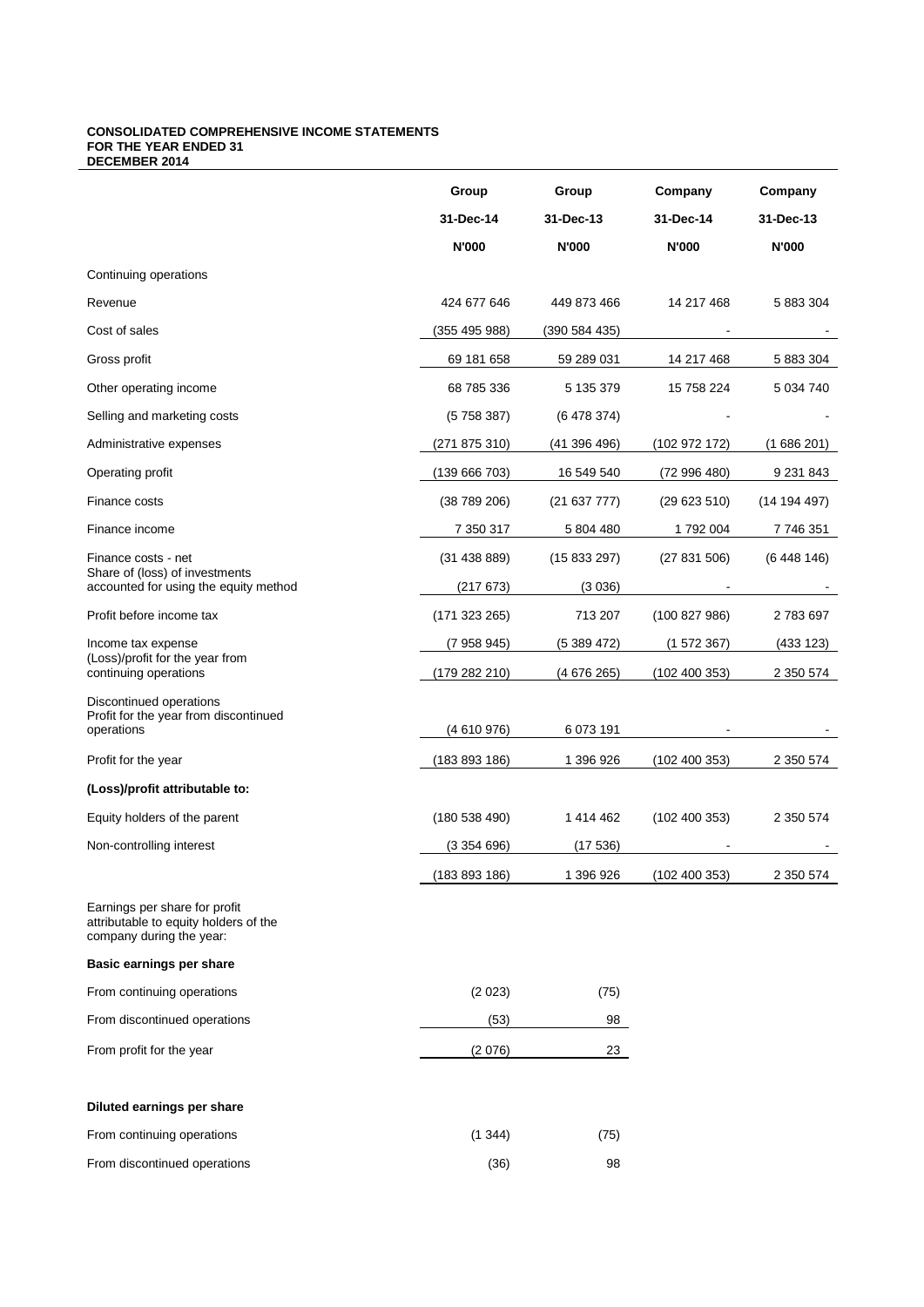## **CONSOLIDATED STATEMENTS OF OTHER COMPREHENSIVE INCOME FOR THE PERIOD ENDED 31**

**DECEMBER, 2014 Group Group Company Company 31-Dec-14 31-Dec-13 31-Dec-14 31-Dec-13 N'000 N'000 N'000 N'000** Profit for the year (183 893 186) 1 396 926 (102 400 353) 2 350 574 **Other comprehensive income: Items that will not be reclassified to profit or loss** IFRIC 1 adjustment to revaluation reserve - (2 483) - - Gains on revaluation of property, plant and equipment 9946 534 Deferred tax on revaluation surplus  $(273 525)$ Remeasurements of post employment benefit obligations (127 298) 4 790 - 21 211 Deferred tax on remeasurements of post employment benefit obligations and the set of the set of the set of the set of the set of the set of the set of the set of the set of the set of the set of the set of the set of the set of the set of the set of the se (89 109) 9 675 645 - 21 211 **Items that may be subsequently reclassified to profit or loss** Currency translation differences 34 372 326 (208 979) - - Fair value gain/(loss) on available for sale investment 13 907 13 907 35 065 13 907 35 065 13 907 35 065 Deferred tax on fair value gain/(loss) on available for sale investment  $(10\ 519)$   $(10\ 519)$   $(10\ 519)$ 34 386 233 (184 433) 13 907 24 546 **Other comprehensive income for the year, net of taxes** 34 297 124 9 491 212 13 907 45 757 Total comprehensive income for the year Attributable to: - Owners of the parent (148 329 536) 10 648 422 (102 386 446) 2 396 331 - Non-controlling interests (1 266 526) 239 716 **Total comprehensive income for the year** (102 386 446) 2 396 331 Total comprehensive income attributable to equity shareholders arises from: - Continuing operations (143 718 560) 4 575 231 (102 386 446) 2 396 331 - Discontinued operations (4 610 976) 6 073 191 Total comprehensive income for the year (148 329 536) 10 648 422 (102 386 446) 2 396 331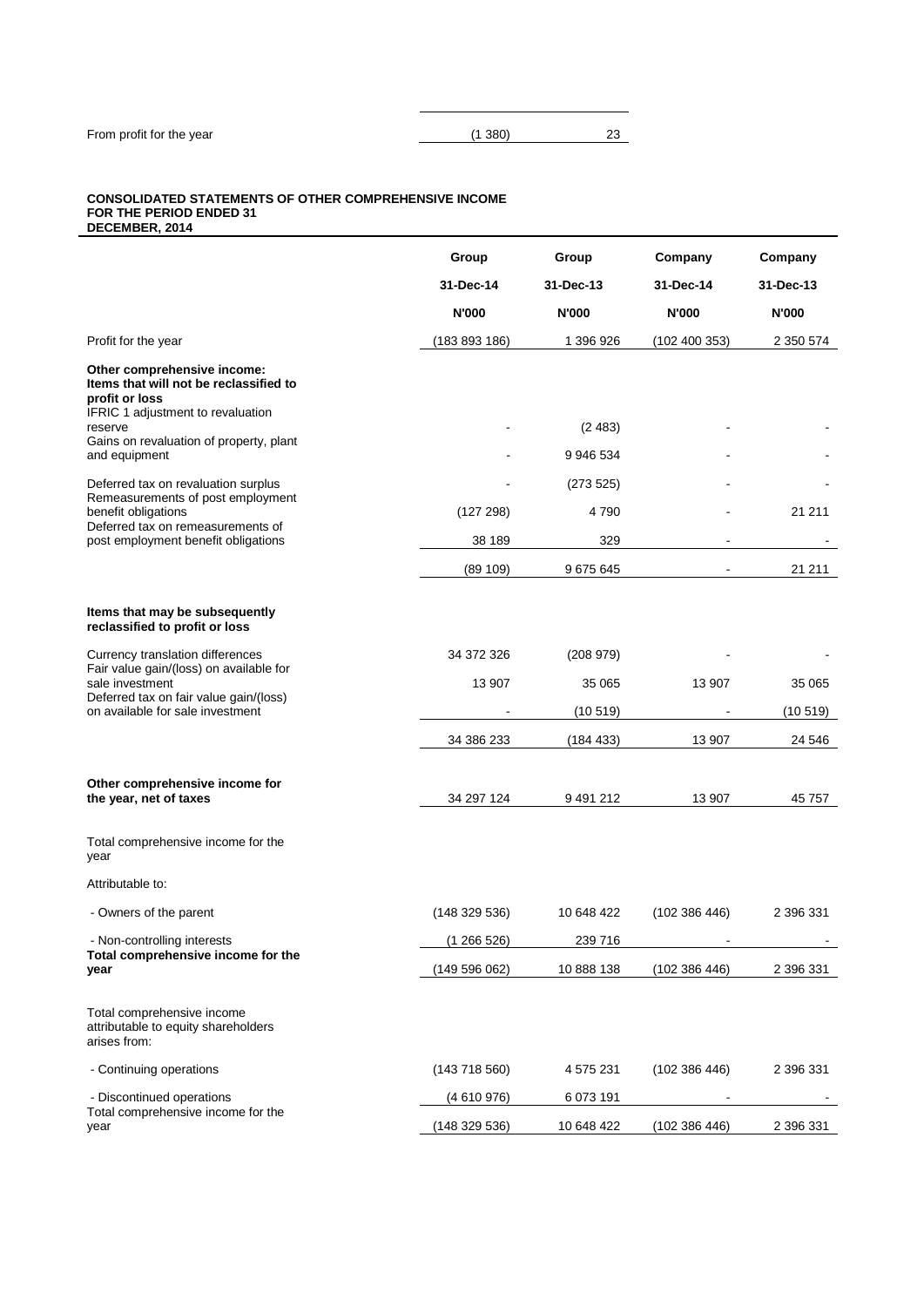#### **STATEMENT OF CHANGES IN EQUITY FOR THE YEAR ENDED 31 DECEMBER 2014**

|                                                                                                    | <b>Share Capital</b> | Other<br>reserves | Retained<br>earnings | Non controlling<br>interest | Total         |
|----------------------------------------------------------------------------------------------------|----------------------|-------------------|----------------------|-----------------------------|---------------|
|                                                                                                    | <b>N'000</b>         | <b>N'000</b>      | <b>N'000</b>         | <b>N'000</b>                |               |
| Balance as at 1 January 2013                                                                       | 50 658 244           | 14 412 064        | 37 142 281           | 3 141 939                   | 105 354 528   |
| Profit/(loss) for the year<br>Other comprehensive income for the                                   |                      |                   | 1 414 462            | (17536)                     | 1 396 926     |
| year<br>Total comprehensive income for the                                                         |                      | 9 209 044         | 24 917               | 257 252                     | 9 491 212     |
| year                                                                                               |                      | 9 209 044         | 1 439 379            | 239 716                     | 10 888 138    |
| Transaction with owners                                                                            |                      |                   |                      |                             |               |
| Value of employee services                                                                         |                      | 606 651           | (606651)             |                             |               |
| Tax on value of employee services                                                                  |                      | 37 236            | (37 236)             |                             |               |
| Proceeds from shares issued                                                                        | 54 578 836           |                   |                      |                             | 54 578 836    |
| Share issue expenses                                                                               | (3400542)            |                   |                      |                             | (3400542)     |
| Reclassification of expired SBPR<br>Deferred tax on reclassification of                            |                      | (105965)          | 105 965              |                             |               |
| expired SBPR                                                                                       |                      | (31789)           |                      |                             | (31789)       |
| <b>Dividends</b>                                                                                   |                      |                   | (5116766)            | $\blacksquare$              | (5116766)     |
| Total transaction with owners                                                                      | 51 178 294           | 506 133           | (5654688)            |                             | 46 029 739    |
| <b>Translation difference</b>                                                                      |                      |                   |                      |                             |               |
| Revaluation of Property, plant and<br>equipment                                                    |                      | (1010608)         | 1 010 608            |                             |               |
| Deferred tax on revaluation reserve<br>Non controlling interest arising in<br>business combination |                      | 101 061           |                      |                             | 101 061       |
| Non controlling interest arising on<br>common control transaction                                  |                      |                   |                      | (5389)                      | (5389)        |
| Total transactions with owners of the<br>parent, recognised directly in equity                     | 51 178 294           | (403 414)         | (4644081)            | (5 389)                     | 46 125 411    |
| Balance as at 31 December 2013                                                                     | 101 836 538          | 23 217 694        | 33 937 579           | 3 376 266                   | 162 368 077   |
| Balance as at 1 January 2014                                                                       | 101 836 538          | 23 217 694        | 33 937 579           | 3 376 266                   | 162 368 077   |
| Profit/(loss) for the year                                                                         |                      |                   | (180538490)          | (3354696)                   | (183 893 186) |
|                                                                                                    |                      |                   |                      |                             |               |
| Other comprehensive income for the<br>year                                                         |                      | 32 284 156        | (75 202)             | 2 088 170                   | 34 297 124    |
| Total comprehensive income for the                                                                 |                      |                   |                      |                             |               |
| year                                                                                               |                      | 32 284 156        | (180613692)          | (1266526)                   | (149596062)   |
| Transaction with owners                                                                            |                      |                   |                      |                             |               |
| Value of employee services                                                                         |                      | 343 956           |                      |                             | 343 956       |
| Tax on value of employee services                                                                  |                      |                   |                      |                             |               |
| Proceeds from shares issued                                                                        | 35 396 215           |                   |                      | 7 500 762                   | 42 896 977    |
| Share issue expenses<br>Reclassification of expired SBPR                                           | (1136187)            |                   |                      |                             | (1136187)     |
| (Note 29)<br>Deferred tax on reclassification of                                                   |                      | (1166863)         | 1 166 863            |                             |               |
| expired SBPR<br>Reclassification of revaluation reserve                                            |                      | (350060)          |                      |                             | (350060)      |
| (Note 29)                                                                                          |                      | (1078023)         | 1 078 023            |                             |               |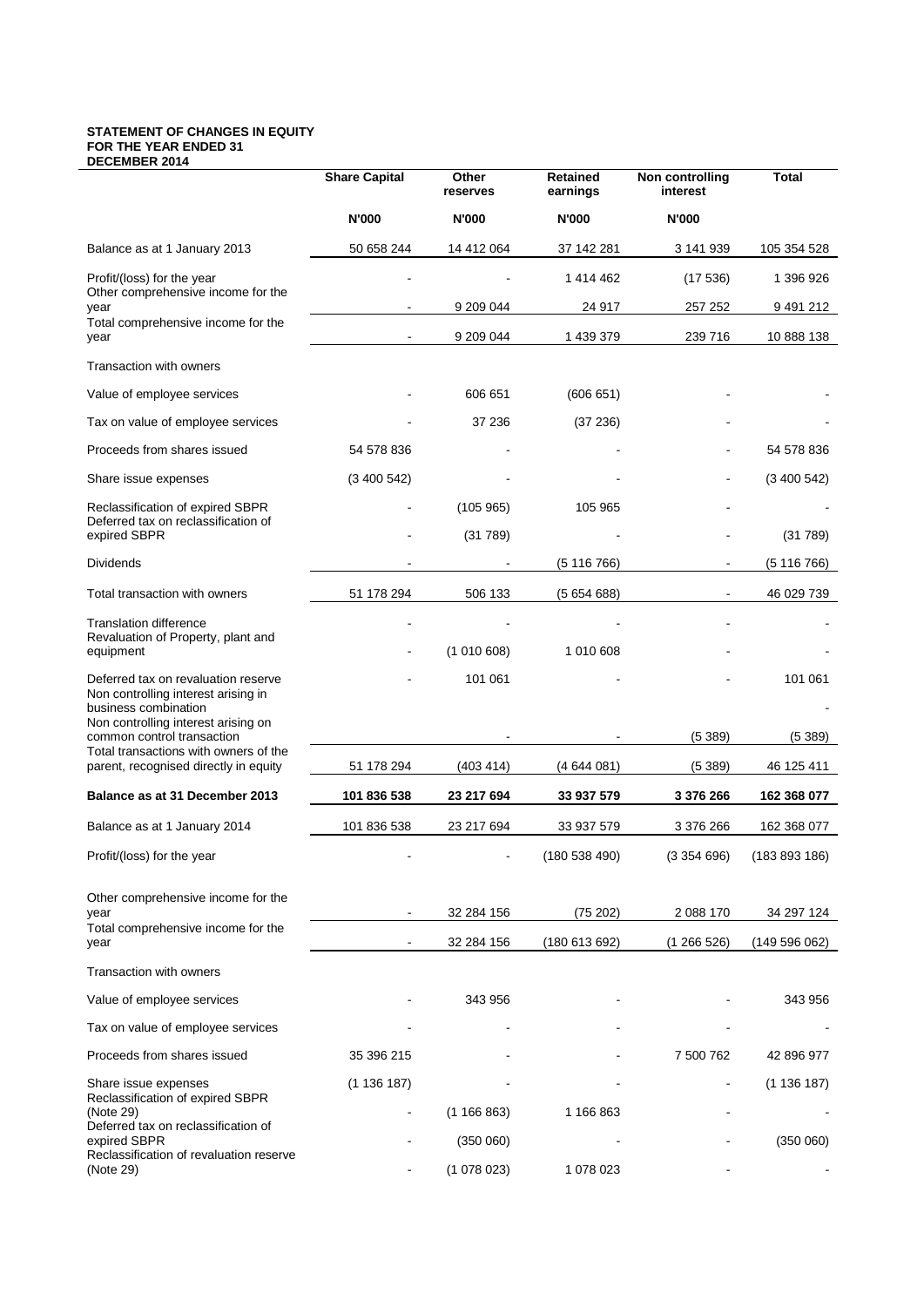| 2013 - Dividends (final)                                                                                                                                                                                                                     | -                            |                        | (2660718)             |                         | (2660718)  |
|----------------------------------------------------------------------------------------------------------------------------------------------------------------------------------------------------------------------------------------------|------------------------------|------------------------|-----------------------|-------------------------|------------|
| <b>Dividends</b>                                                                                                                                                                                                                             | ۰                            |                        | (6359280)             |                         | (6359280)  |
| Disposal of subsidiary                                                                                                                                                                                                                       |                              |                        |                       |                         |            |
| Total transaction with owners                                                                                                                                                                                                                | 34 260 028                   | (2250990)              | (6775112)             | 7 500 762               | 32 734 688 |
| Non controlling interest arising in<br>business combination<br>Change in ownership interests in<br>subsidiaries that do not result in a loss<br>of control<br>Total transactions with owners of the<br>parent, recognised directly in equity | $\blacksquare$<br>34 260 028 | (2729230)<br>(4980220) | (131916)<br>(6907028) | 2 861 146<br>10 361 908 | 32 734 688 |
| Balance as at 31 December 2014                                                                                                                                                                                                               | 136 096 566                  | 50 521 630             | (153 583 141)         | 12 471 648              | 45 506 703 |

#### **STATEMENT OF CASH FLOWS FOR THE YEAR ENDED 31 DECEMBER 2014**

|                                                               |             | Group         | Group        | Company       | Company      |
|---------------------------------------------------------------|-------------|---------------|--------------|---------------|--------------|
|                                                               |             | 31-Dec-14     | 31-Dec-13    | 31-Dec-14     | 31-Dec-13    |
|                                                               | <b>NOTE</b> | <b>N'000</b>  | <b>N'000</b> | <b>N'000</b>  | <b>N'000</b> |
| Cash flows from operating activities                          |             |               |              |               |              |
| Cash generated from operations                                |             | 5 395 524     | 62 077 588   | (73875987)    | 51 587 300   |
| Interest paid                                                 |             | (39 402 091)  | (23946790)   | (29623510)    | (14006268)   |
| Income tax paid                                               |             | (11327321)    | (5242530)    | (465 292)     | (304 348)    |
| Net cash from/(used in) operating<br>activities               |             | (45 333 888)  | 32 888 268   | (103 964 789) | 37 276 684   |
| Cash flows from investing activities                          |             |               |              |               |              |
| Purchases of property plant and<br>equipment                  |             | (43 199 825)  | (43 902 237) | (306656)      | (241602)     |
| Acquisition of subsidiary, net of cash                        |             | (145627938)   |              | (18)          |              |
| Disposal of subsidiary, net of cash                           |             | 335 979       | 1 392 902    | 383 617       | 1 396 800    |
| Deposit for acquisition of a business                         |             |               | (2328000)    |               | (22819675)   |
| Acquisition of software<br>Purchase of intangible exploration |             | (970 807)     | (325 720)    | (79093)       | (61372)      |
| assets                                                        |             | (2338748)     | (1485410)    |               |              |
| Payments relating to pipeline<br>construction                 |             | (1476548)     | (346 363)    |               |              |
| Proceeds from sale of property plant<br>and equipment         |             | 930 257       | 1 066 367    | 139 419       | 16 098       |
| Interest received                                             |             | 7 350 317     | 4 124 929    | 1792004       | 8 169 621    |
| Net cash (used in)/from investing<br>activities               |             | (184 997 313) | (41803532)   | 1 929 273     | (13540130)   |
| Cash flows from financing activities                          |             |               |              |               |              |
| Proceeds from long term borrowings                            |             | 154 047 616   | 63 415 306   | 29 158 127    |              |
| Repayment of long term borrowings                             |             | (61729150)    | (62 875 830) | (26408310)    | (25996272)   |
| Proceeds from issue of shares                                 |             | 35 396 215    | 54 578 836   | 35 396 215    | 54 578 835   |
| Share issue expenses                                          |             | (1136187)     | (3400542)    | (1136187)     | (3400542)    |